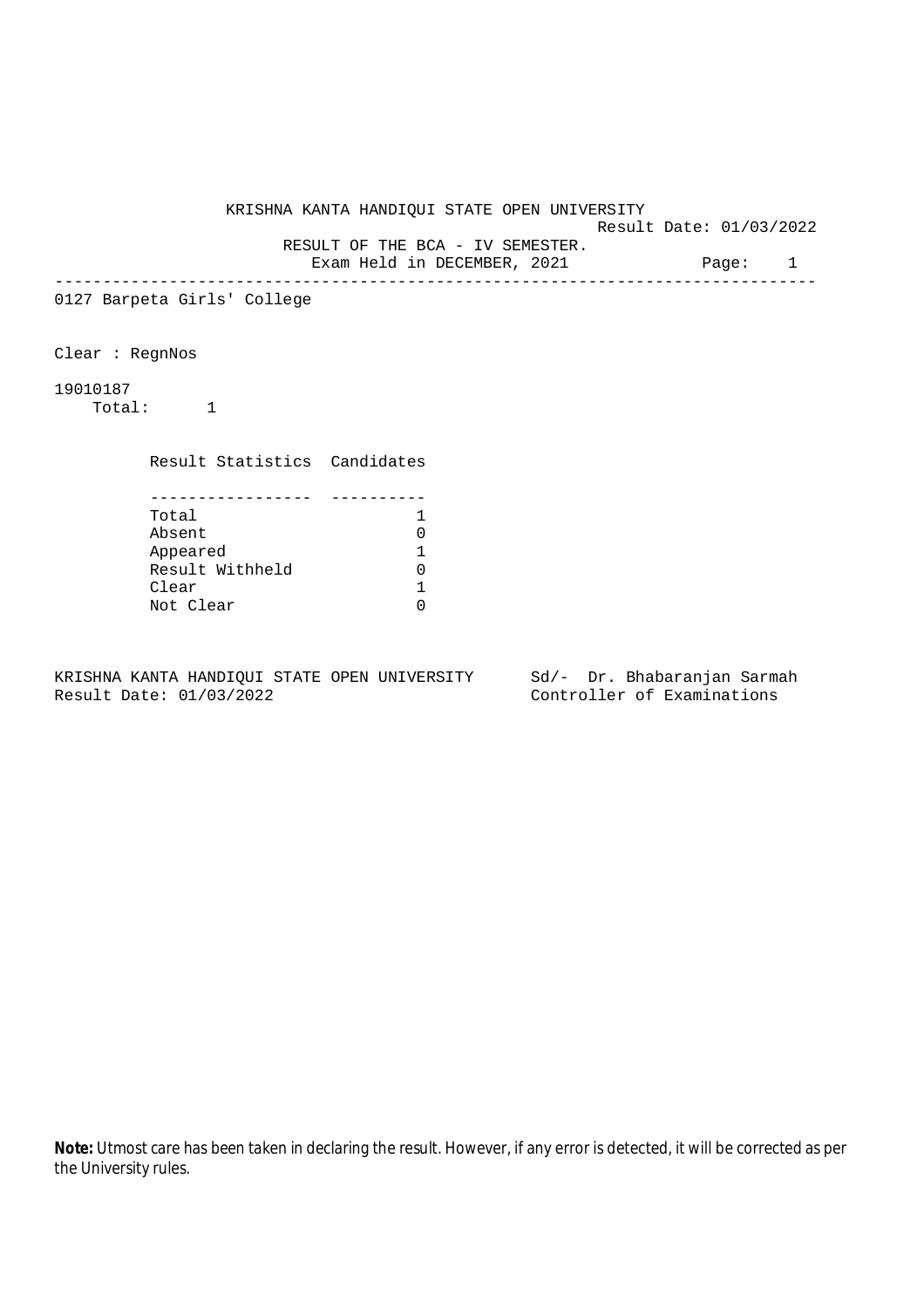Result Date: 01/03/2022

 RESULT OF THE BCA - IV SEMESTER. Exam Held in DECEMBER, 2021 Page: 2

--------------------------------------------------------------------------------

0128 Bajali College

Clear : RegnNos

## 19010189

Total: 1

Not Clear: RegnNos

# 19010188

Total: 1

Result Statistics Candidates

| Total           |  |
|-----------------|--|
| Absent          |  |
| Appeared        |  |
| Result Withheld |  |
| Clear           |  |
| Not Clear       |  |

KRISHNA KANTA HANDIQUI STATE OPEN UNIVERSITY Sd/- Dr. Bhabaranjan Sarmah Result Date: 01/03/2022 Controller of Examinations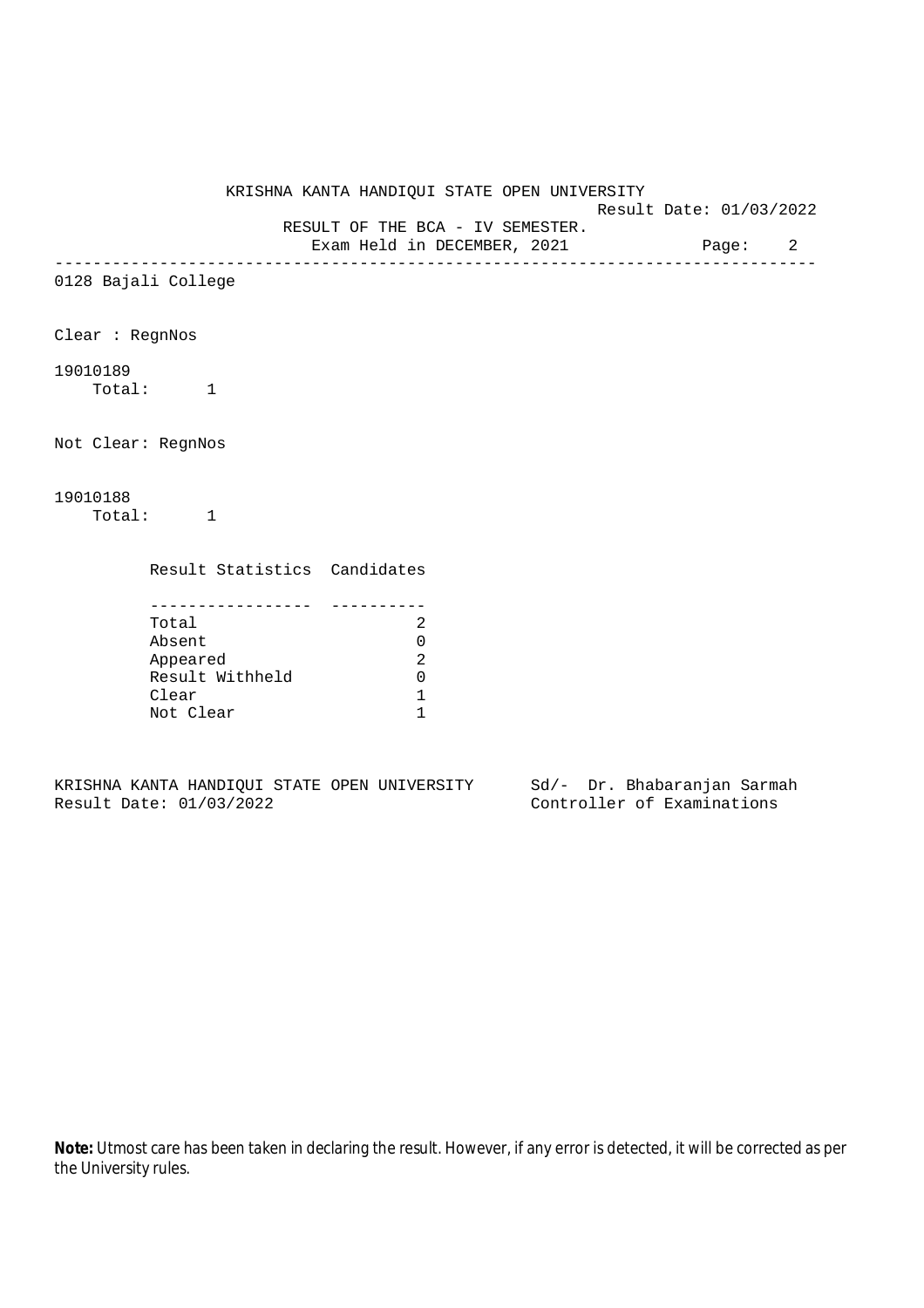Result Date: 01/03/2022

RESULT OF THE BCA - IV SEMESTER.

Exam Held in DECEMBER, 2021 Page: 3 --------------------------------------------------------------------------------

0301 Birjhora Mahavidyalaya

Not Clear : RegnNos

19010195

Total: 1

Result Statistics Candidates

| Total           |  |
|-----------------|--|
| Absent          |  |
| Appeared        |  |
| Result Withheld |  |
| Clear           |  |
| Not Clear       |  |

KRISHNA KANTA HANDIQUI STATE OPEN UNIVERSITY Sd/- Dr. Bhabaranjan Sarmah Result Date: 01/03/2022 Controller of Examinations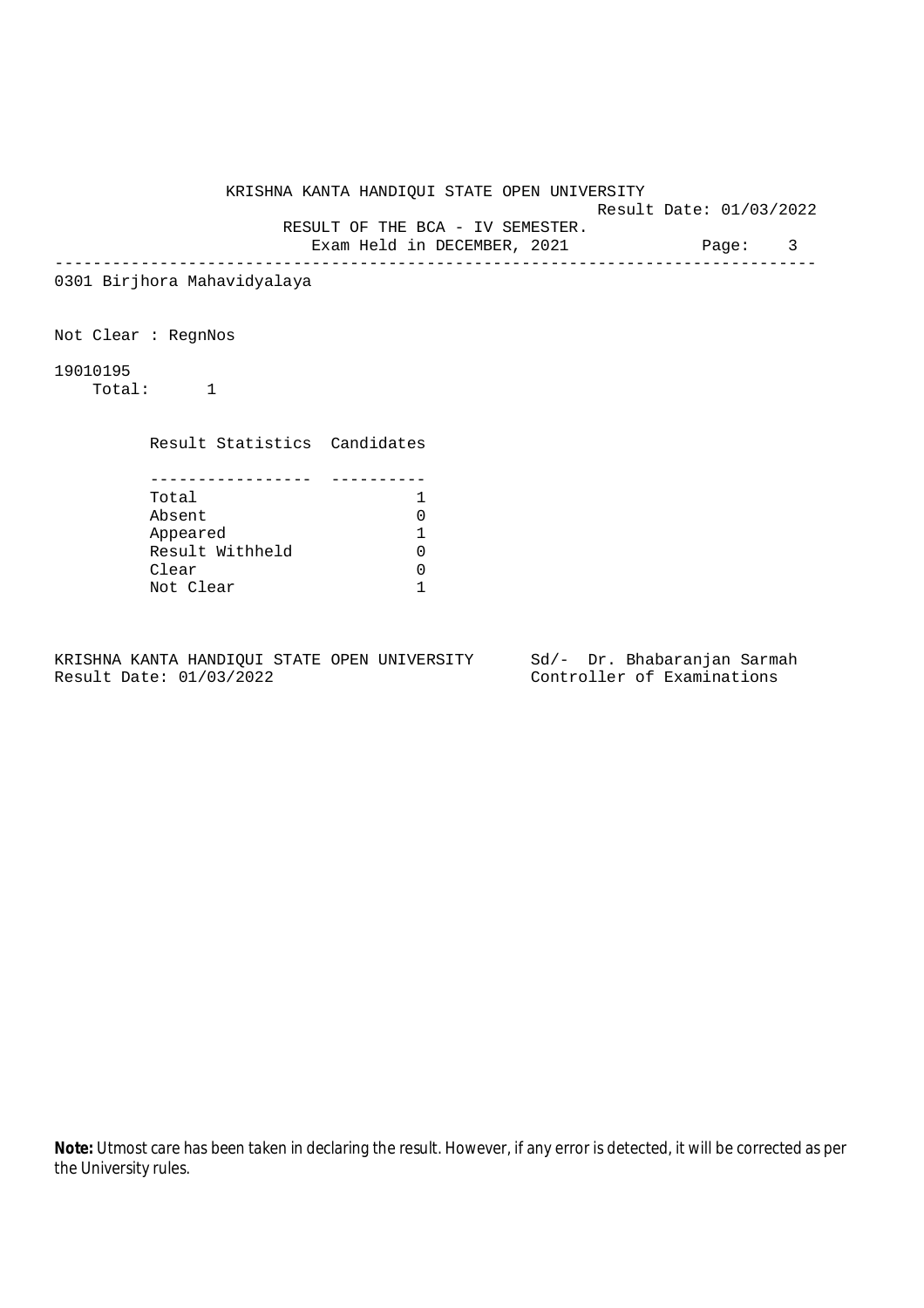Result Date: 01/03/2022

RESULT OF THE BCA - IV SEMESTER.

Exam Held in DECEMBER, 2021 Page: 4 --------------------------------------------------------------------------------

0401 Cachar College

Clear : RegnNos

# 18008216

Total: 1

Not Clear: RegnNos

18008219 19010218 Total: 2

Result Statistics Candidates

| Total           |  |
|-----------------|--|
| Absent          |  |
| Appeared        |  |
| Result Withheld |  |
| Clear           |  |
| Not Clear       |  |

KRISHNA KANTA HANDIQUI STATE OPEN UNIVERSITY Sd/- Dr. Bhabaranjan Sarmah Result Date: 01/03/2022 Controller of Examinations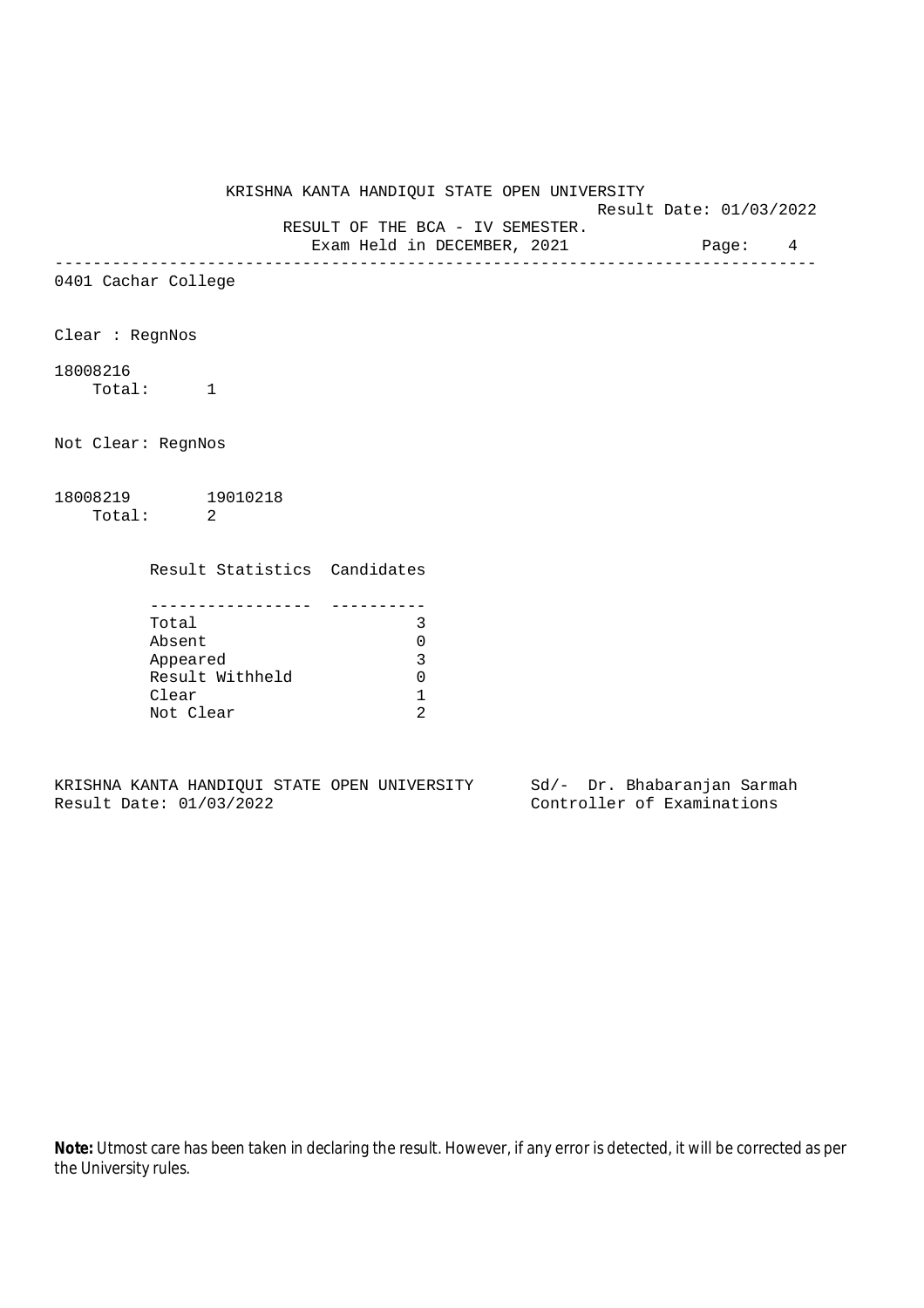Result Date: 01/03/2022 RESULT OF THE BCA - IV SEMESTER.

Exam Held in DECEMBER, 2021 Page: 5

--------------------------------------------------------------------------------

0402 National College of IT, Silchar

Clear : RegnNos

19010199 19010200 Total: 2

> Result Statistics Candidates ----------------- ----------

| Total           |  |
|-----------------|--|
| Absent          |  |
| Appeared        |  |
| Result Withheld |  |
| Clear           |  |
| Not Clear       |  |

KRISHNA KANTA HANDIQUI STATE OPEN UNIVERSITY Sd/- Dr. Bhabaranjan Sarmah Result Date: 01/03/2022 Controller of Examinations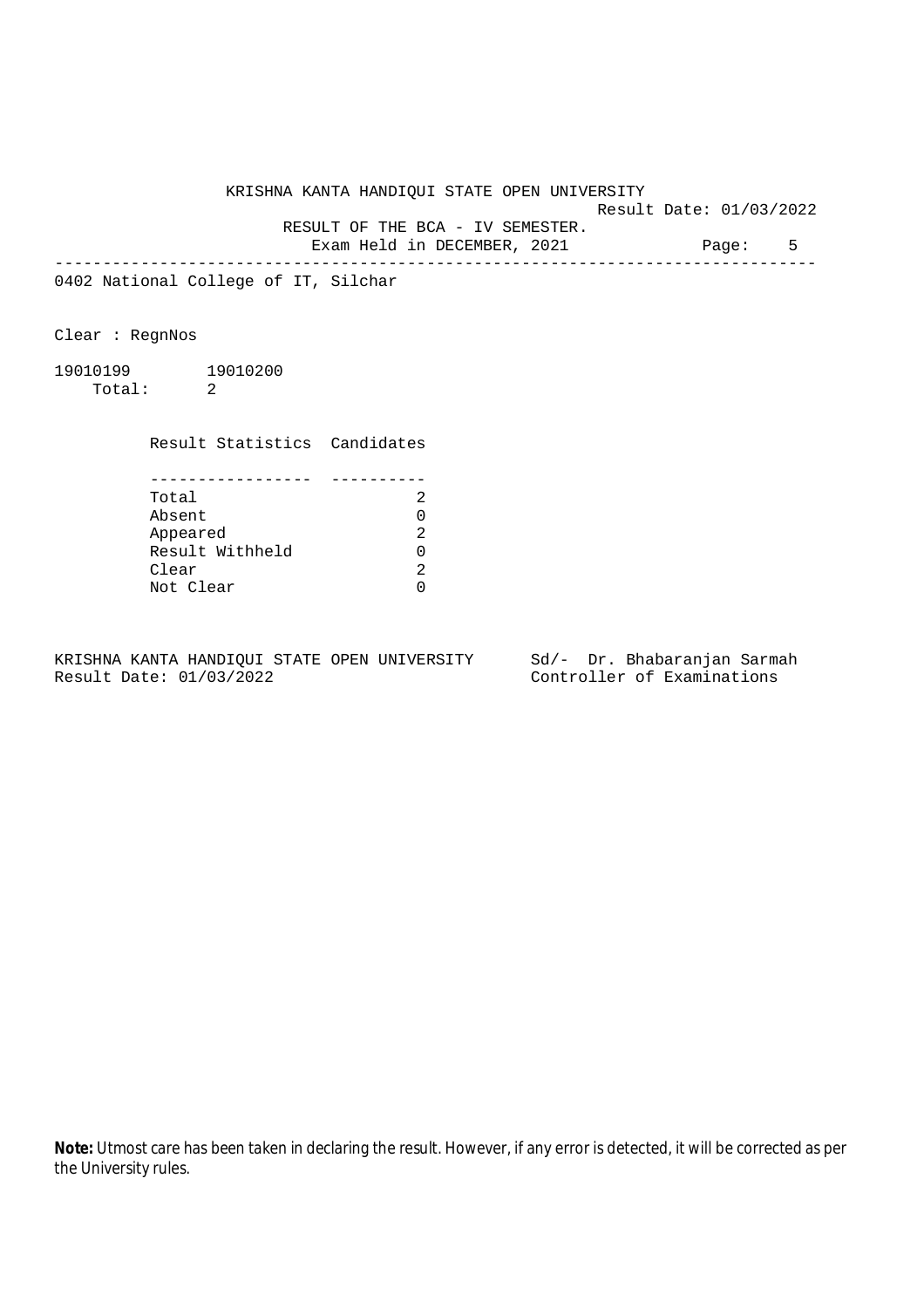|                    |                                                                                                                    | KRISHNA KANTA HANDIQUI STATE OPEN UNIVERSITY |                                   |   |
|--------------------|--------------------------------------------------------------------------------------------------------------------|----------------------------------------------|-----------------------------------|---|
|                    |                                                                                                                    |                                              | Result Date: 01/03/2022           |   |
|                    |                                                                                                                    | RESULT OF THE BCA - IV SEMESTER.             | Exam Held in DECEMBER, 2021 Page: | 6 |
|                    | 0403 BDPS Computer Education Society, Silchar                                                                      |                                              |                                   |   |
|                    |                                                                                                                    |                                              |                                   |   |
| Clear : RegnNos    |                                                                                                                    |                                              |                                   |   |
|                    | $19010201$ $19010205$ $19010207$ $19010209$ $19010213$<br>Total: 5                                                 |                                              |                                   |   |
| Not Clear: RegnNos |                                                                                                                    |                                              |                                   |   |
|                    | $18008224 \qquad \qquad 19010203 \qquad \qquad 19010204 \qquad \qquad 19010206 \qquad \qquad 19010208$<br>Total: 5 |                                              |                                   |   |
|                    | Result Statistics Candidates                                                                                       |                                              |                                   |   |
|                    | Total<br>Absent<br>Appeared<br>Result Withheld<br>Clear<br>Not Clear                                               | 10<br>$\overline{0}$<br>10<br>0<br>5<br>5    |                                   |   |

|  |                         |  | KRISHNA KANTA HANDIOUI STATE OPEN UNIVERSITY |  | Sd/- Dr. Bhabaranjan Sarmah |  |
|--|-------------------------|--|----------------------------------------------|--|-----------------------------|--|
|  | Result Date: 01/03/2022 |  |                                              |  | Controller of Examinations  |  |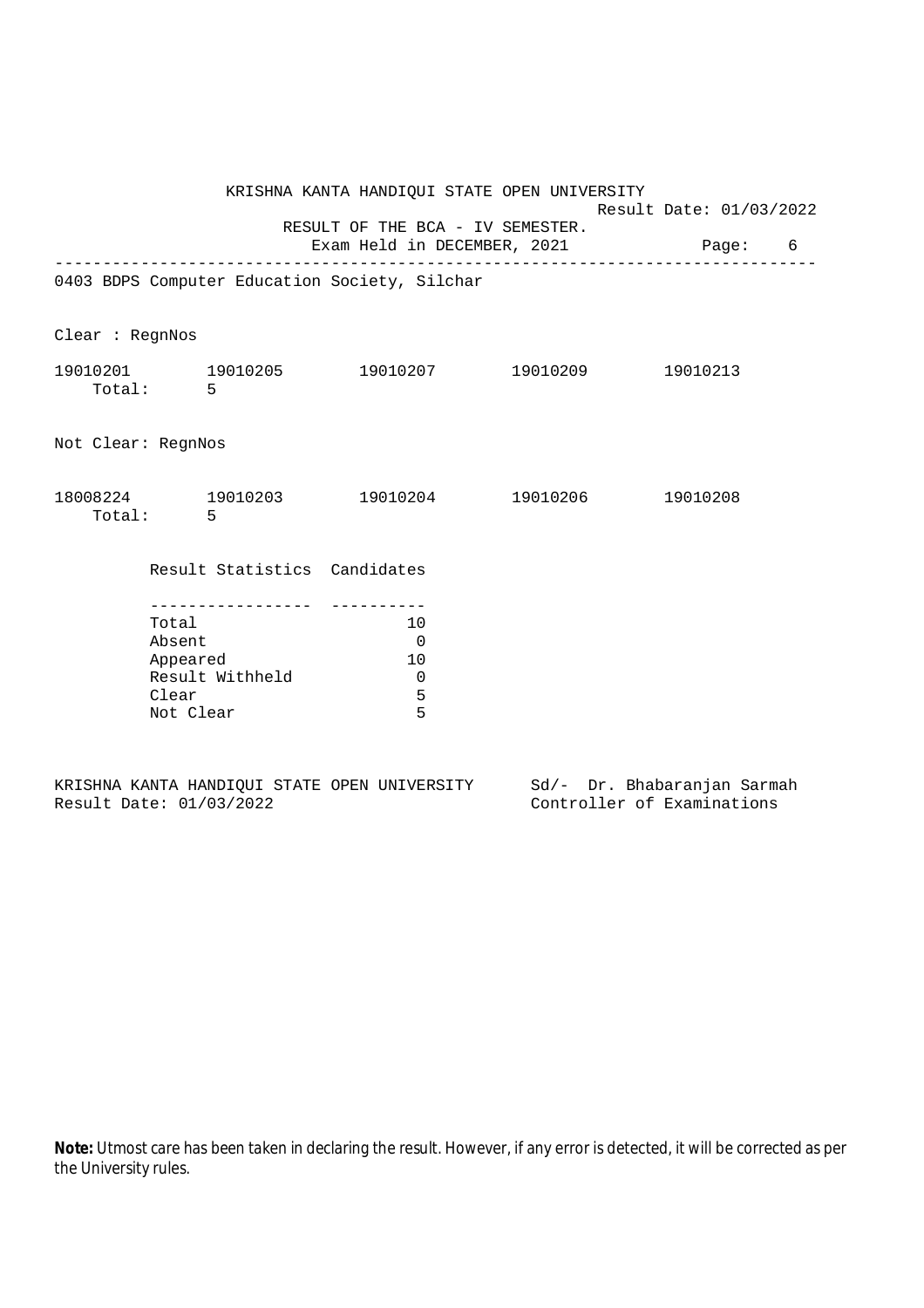Result Date: 01/03/2022

 RESULT OF THE BCA - IV SEMESTER. Exam Held in DECEMBER, 2021 Page: 7

--------------------------------------------------------------------------------

1001 Goalpara College

Clear : RegnNos

| 19010221 | 19010222 | 19010223 |
|----------|----------|----------|
| Total:   |          |          |

Result Statistics Candidates

| Total           |  |
|-----------------|--|
| Absent          |  |
| Appeared        |  |
| Result Withheld |  |
| Clear           |  |
| Not Clear       |  |

KRISHNA KANTA HANDIQUI STATE OPEN UNIVERSITY Sd/- Dr. Bhabaranjan Sarmah Result Date: 01/03/2022 Controller of Examinations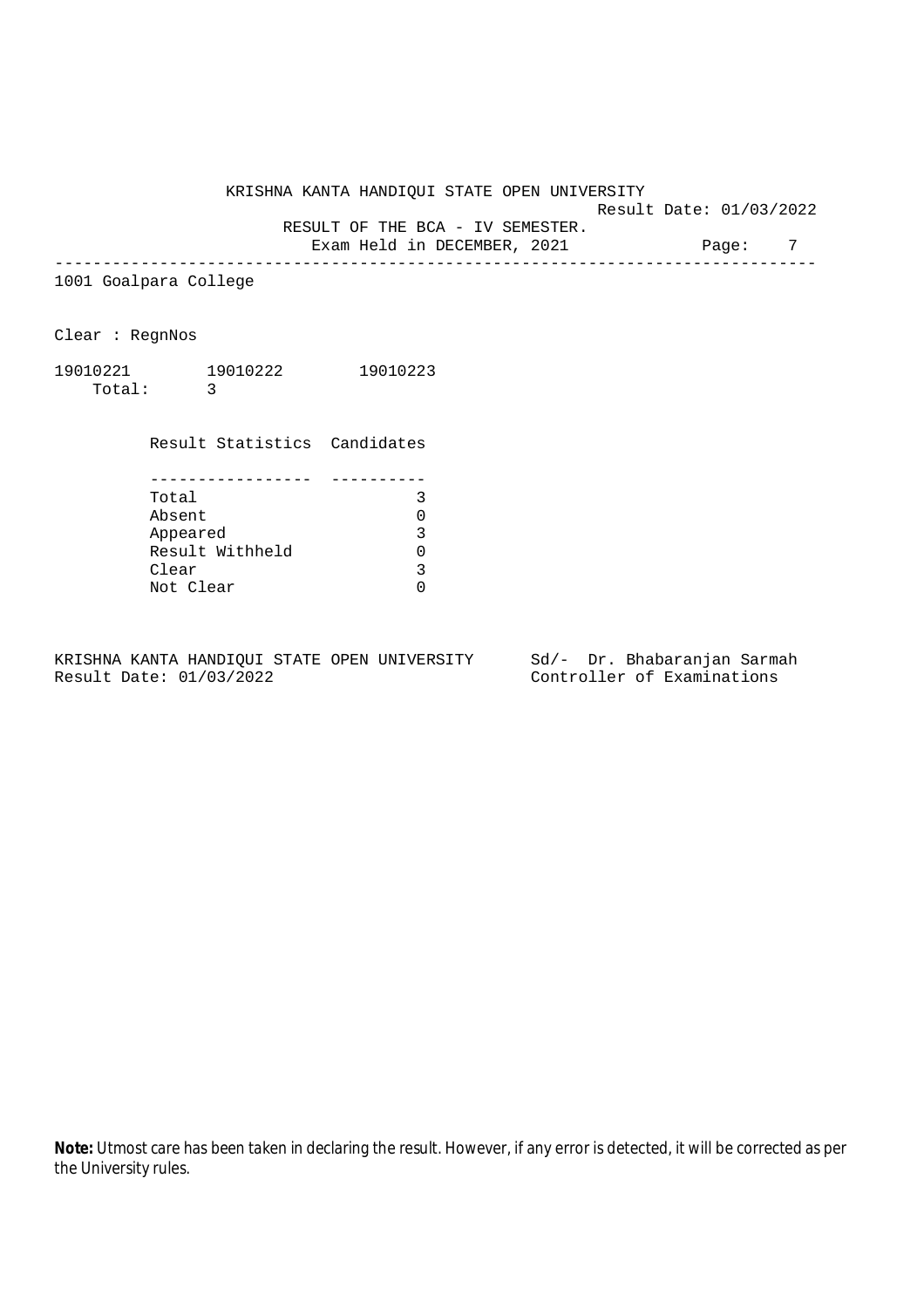Result Date: 01/03/2022

RESULT OF THE BCA - IV SEMESTER.

Exam Held in DECEMBER, 2021 Page: 8 --------------------------------------------------------------------------------

1103 Furkating College

Clear : RegnNos

19010224 19010225 Total: 2

Result Statistics Candidates

| Total           |   |
|-----------------|---|
| Absent          |   |
| Appeared        | っ |
| Result Withheld |   |
| Clear           |   |
| Not Clear       |   |

KRISHNA KANTA HANDIQUI STATE OPEN UNIVERSITY Sd/- Dr. Bhabaranjan Sarmah Result Date: 01/03/2022 Controller of Examinations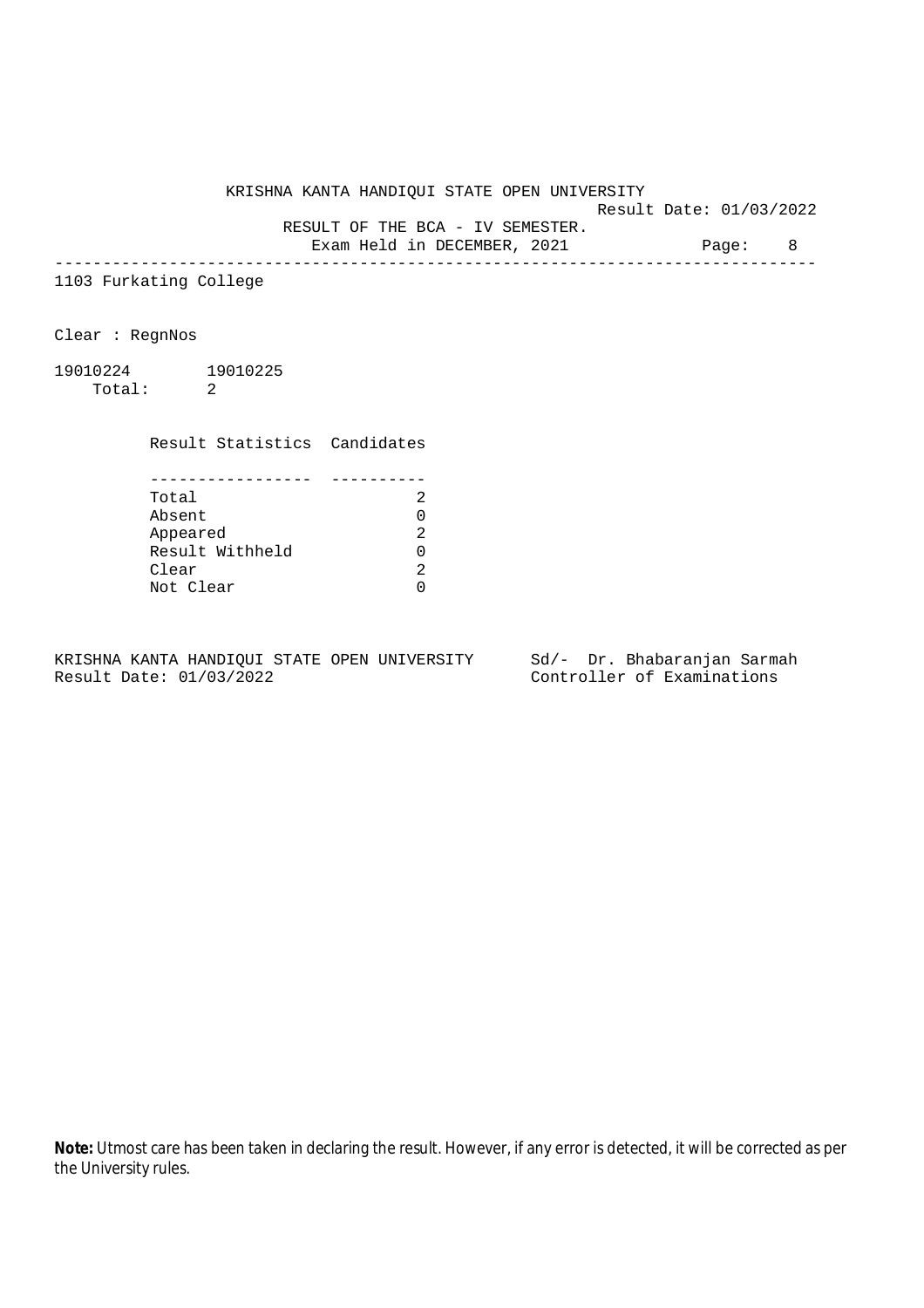Result Date: 01/03/2022 RESULT OF THE BCA - IV SEMESTER.

Exam Held in DECEMBER, 2021 Page: 9

--------------------------------------------------------------------------------

1107 Hemo Prova Borbora Girls College

Clear : RegnNos

19010227

Total: 1

Result Statistics Candidates

| Total           |  |
|-----------------|--|
| Absent          |  |
| Appeared        |  |
| Result Withheld |  |
| Clear           |  |
| Not Clear       |  |

KRISHNA KANTA HANDIQUI STATE OPEN UNIVERSITY Sd/- Dr. Bhabaranjan Sarmah Result Date: 01/03/2022 Controller of Examinations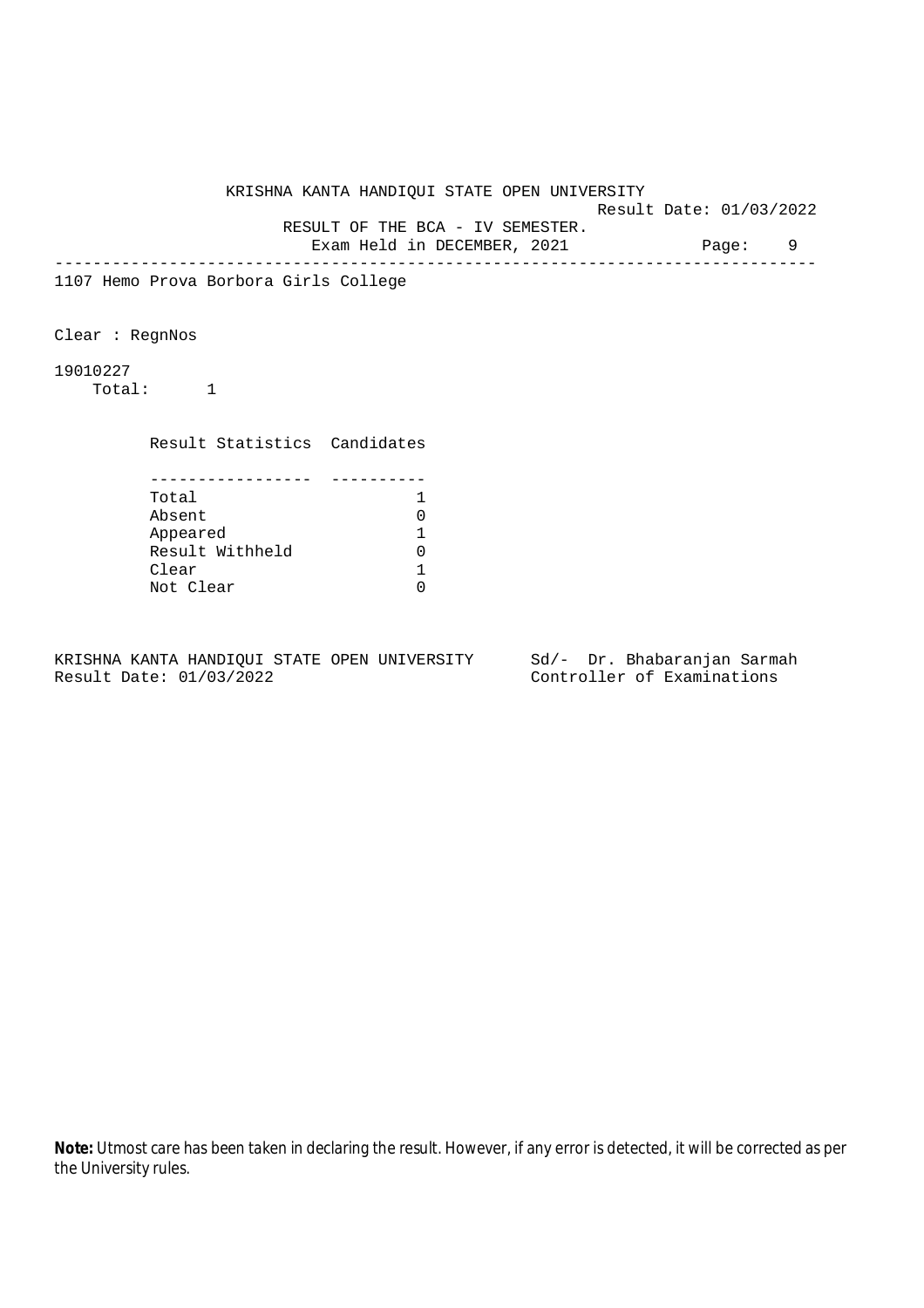Result Date: 01/03/2022 RESULT OF THE BCA - IV SEMESTER.

Exam Held in DECEMBER, 2021 Page: 10

--------------------------------------------------------------------------------

1111 Debraj Roy College

Clear : RegnNos

19010228

Total: 1

Result Statistics Candidates

| Total           |  |
|-----------------|--|
| Absent          |  |
| Appeared        |  |
| Result Withheld |  |
| Clear           |  |
| Not Clear       |  |

KRISHNA KANTA HANDIQUI STATE OPEN UNIVERSITY Sd/- Dr. Bhabaranjan Sarmah Result Date: 01/03/2022 Controller of Examinations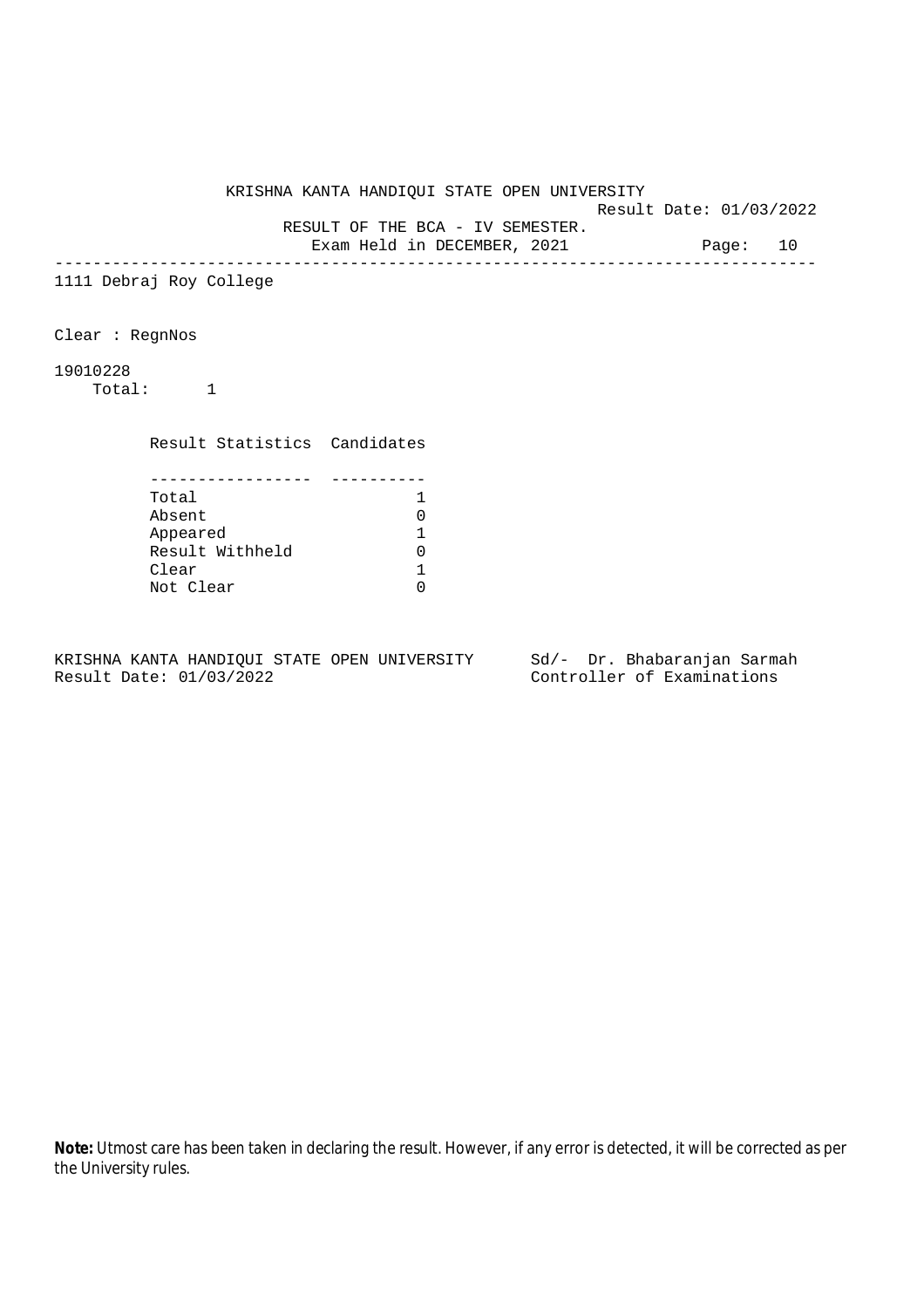Result Date: 01/03/2022

 RESULT OF THE BCA - IV SEMESTER. Exam Held in DECEMBER, 2021 Page: 11 -------------------------------------------------------------------------------- 1304 Cinnamara College Clear : RegnNos 19010235 19010236 19010237 19010238 19010239 19010240 19010242 19010243 19010244 Total: 9 Result Statistics Candidates ----------------- ---------- Total 9  $\begin{matrix} \text{Absent} & \text{0}\\ \text{Append} & \text{0}\\ \text{9} & \text{9} \end{matrix}$ Appeared Result Withheld 0 Clear 9

KRISHNA KANTA HANDIQUI STATE OPEN UNIVERSITY Sd/- Dr. Bhabaranjan Sarmah Result Date: 01/03/2022 Controller of Examinations

Not Clear 0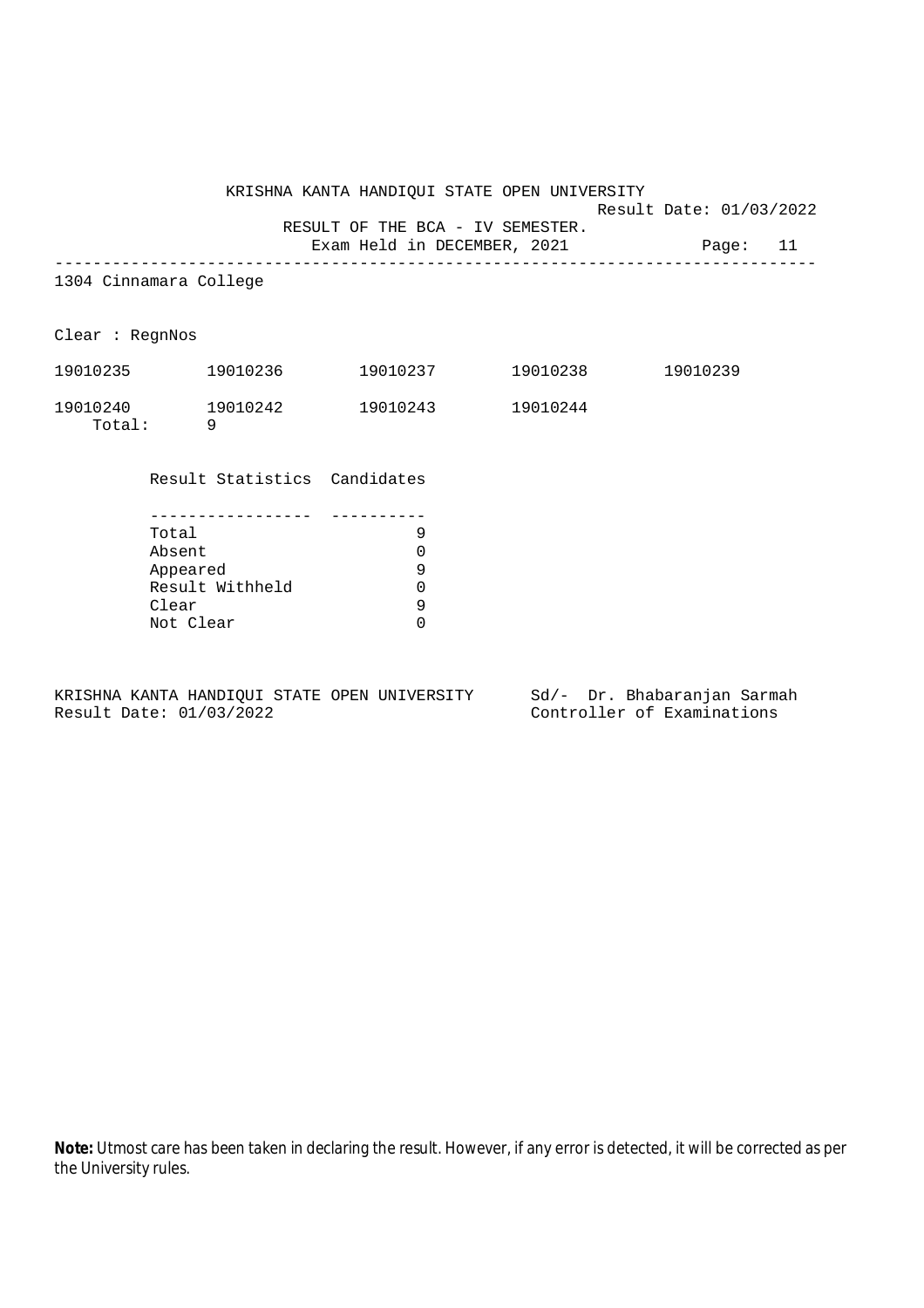Result Date: 01/03/2022 RESULT OF THE BCA - IV SEMESTER.

Exam Held in DECEMBER, 2021 Page: 12

--------------------------------------------------------------------------------

1404 Rangia Teacher Training College

Not Clear : RegnNos

19010250

Total: 1

Result Statistics Candidates

| Total           |  |
|-----------------|--|
| Absent          |  |
| Appeared        |  |
| Result Withheld |  |
| Clear           |  |
| Not Clear       |  |

KRISHNA KANTA HANDIQUI STATE OPEN UNIVERSITY Sd/- Dr. Bhabaranjan Sarmah Result Date: 01/03/2022 Controller of Examinations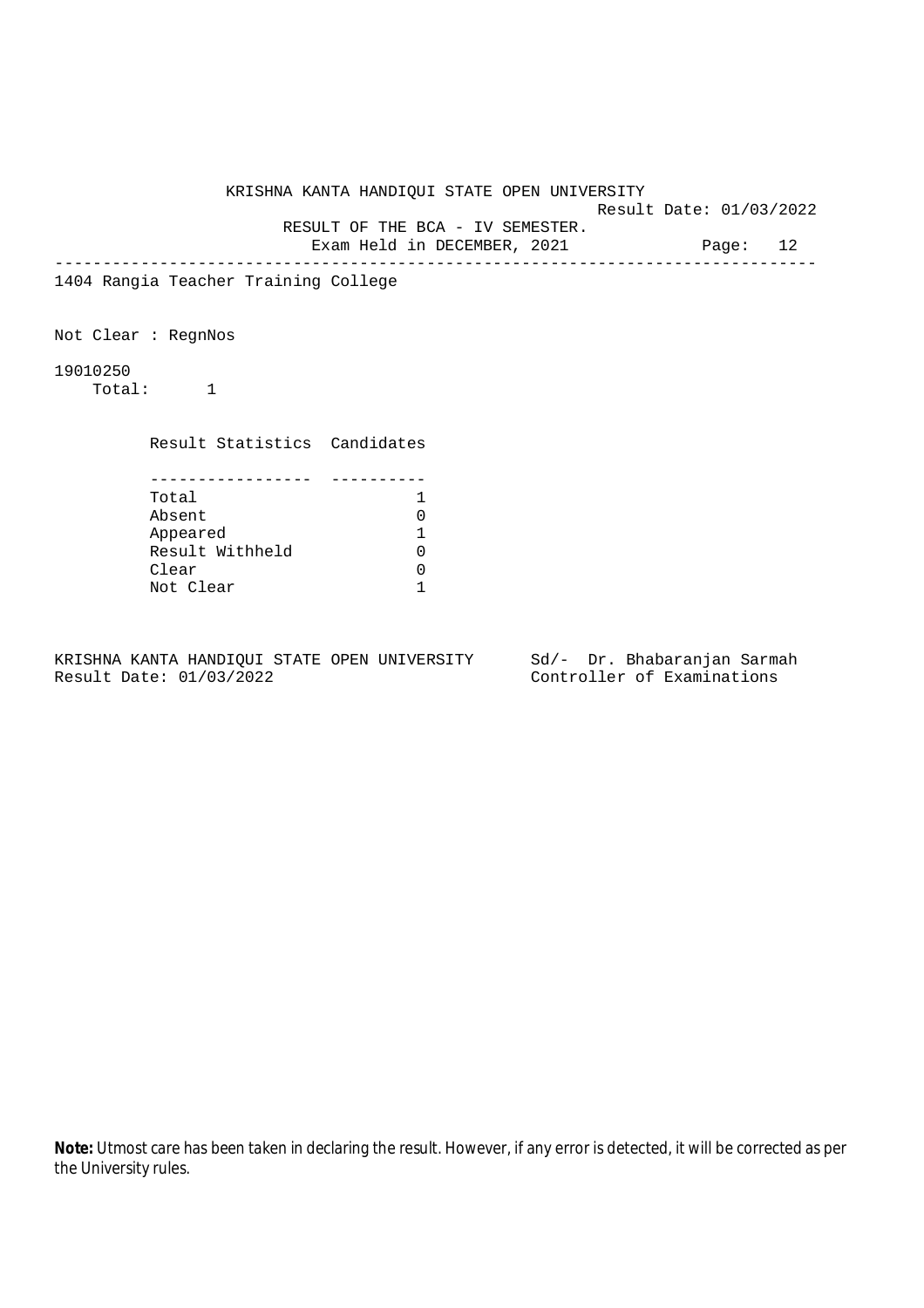|                                                                                        |                                          | KRISHNA KANTA HANDIQUI STATE OPEN UNIVERSITY                                    |                  | Result Date: 01/03/2022 |  |  |  |
|----------------------------------------------------------------------------------------|------------------------------------------|---------------------------------------------------------------------------------|------------------|-------------------------|--|--|--|
|                                                                                        |                                          | RESULT OF THE BCA - IV SEMESTER.<br>Exam Held in DECEMBER, 2021 Page: 13        | ---------------- |                         |  |  |  |
|                                                                                        | 1500 KKHSOU CITY STUDY CENTRE, KHANAPARA |                                                                                 |                  |                         |  |  |  |
| Clear : RegnNos                                                                        |                                          |                                                                                 |                  |                         |  |  |  |
|                                                                                        | Total: 5                                 | 18008260 18008268 19010268 19010269 19010273                                    |                  |                         |  |  |  |
| Not Clear: RegnNos                                                                     |                                          |                                                                                 |                  |                         |  |  |  |
|                                                                                        | Total: 4                                 | $18008261 \qquad \qquad 19010257 \qquad \qquad 19010261 \qquad \qquad 19010271$ |                  |                         |  |  |  |
|                                                                                        | Result Statistics Candidates             |                                                                                 |                  |                         |  |  |  |
| --------------<br>Total<br>Absent<br>Appeared<br>Result Withheld<br>Clear<br>Not Clear |                                          | 12<br>3<br>9<br>$\mathbf 0$<br>5<br>4                                           |                  |                         |  |  |  |

|  |                         |  | KRISHNA KANTA HANDIOUI STATE OPEN UNIVERSITY |  |                            | Sd/- Dr. Bhabaranjan Sarmah |
|--|-------------------------|--|----------------------------------------------|--|----------------------------|-----------------------------|
|  | Result Date: 01/03/2022 |  |                                              |  | Controller of Examinations |                             |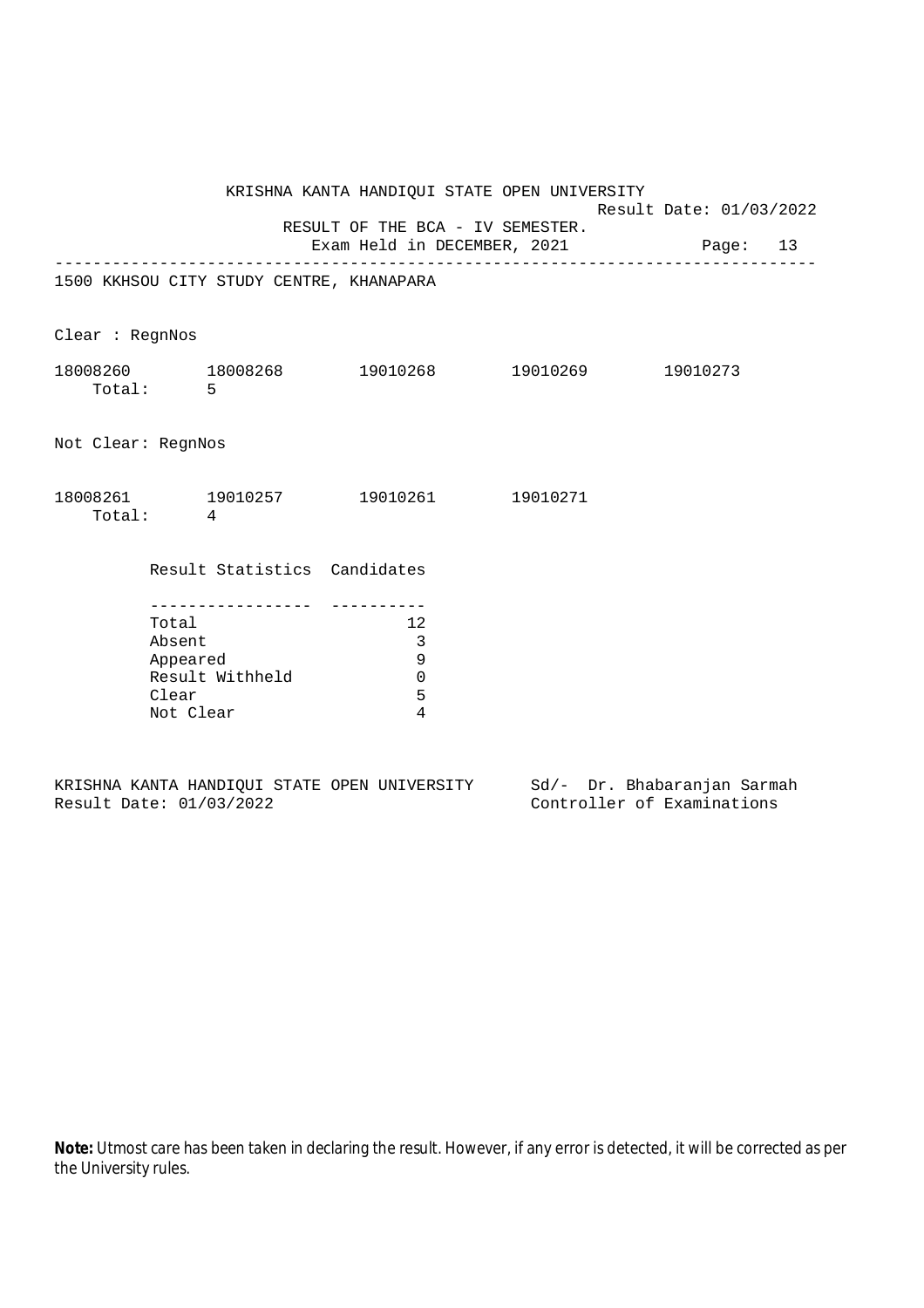Result Date: 01/03/2022

 RESULT OF THE BCA - IV SEMESTER. Exam Held in DECEMBER, 2021 Page: 14

--------------------------------------------------------------------------------

1902 North Lakhimpur College

Clear : RegnNos

19010293

Total: 1

Result Statistics Candidates

| Total           |  |
|-----------------|--|
| Absent          |  |
| Appeared        |  |
| Result Withheld |  |
| Clear           |  |
| Not Clear       |  |

KRISHNA KANTA HANDIQUI STATE OPEN UNIVERSITY Sd/- Dr. Bhabaranjan Sarmah Result Date: 01/03/2022 Controller of Examinations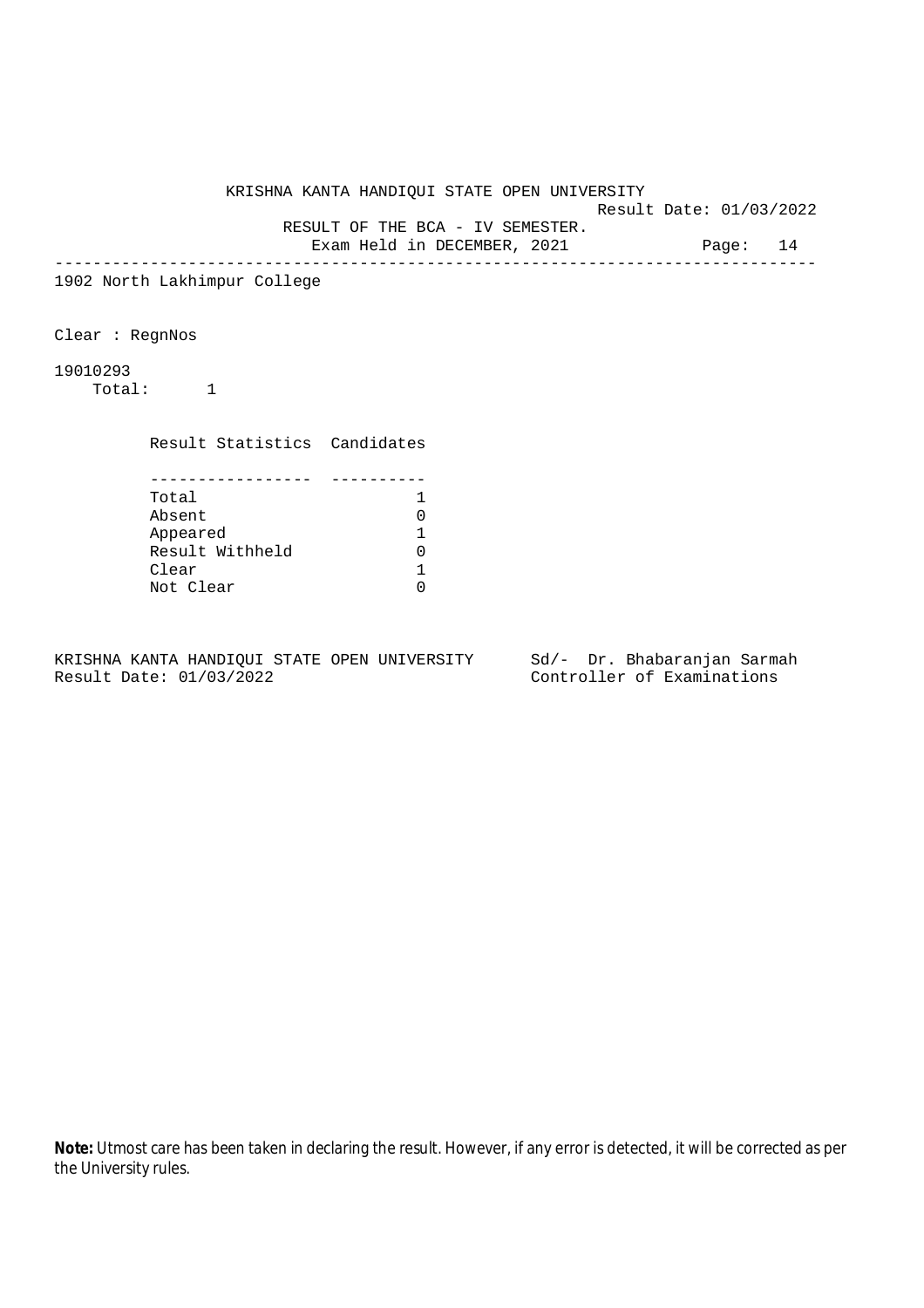Result Date: 01/03/2022

RESULT OF THE BCA - IV SEMESTER.

Exam Held in DECEMBER, 2021 Page: 15 --------------------------------------------------------------------------------

2201 M. N. C Open College

Clear : RegnNos

| 19010296 | 19010297 | 19010298 |
|----------|----------|----------|
| Total:   |          |          |

Result Statistics Candidates

| Total           |  |
|-----------------|--|
| Absent          |  |
| Appeared        |  |
| Result Withheld |  |
| Clear           |  |
| Not Clear       |  |

KRISHNA KANTA HANDIQUI STATE OPEN UNIVERSITY Sd/- Dr. Bhabaranjan Sarmah Result Date: 01/03/2022 Controller of Examinations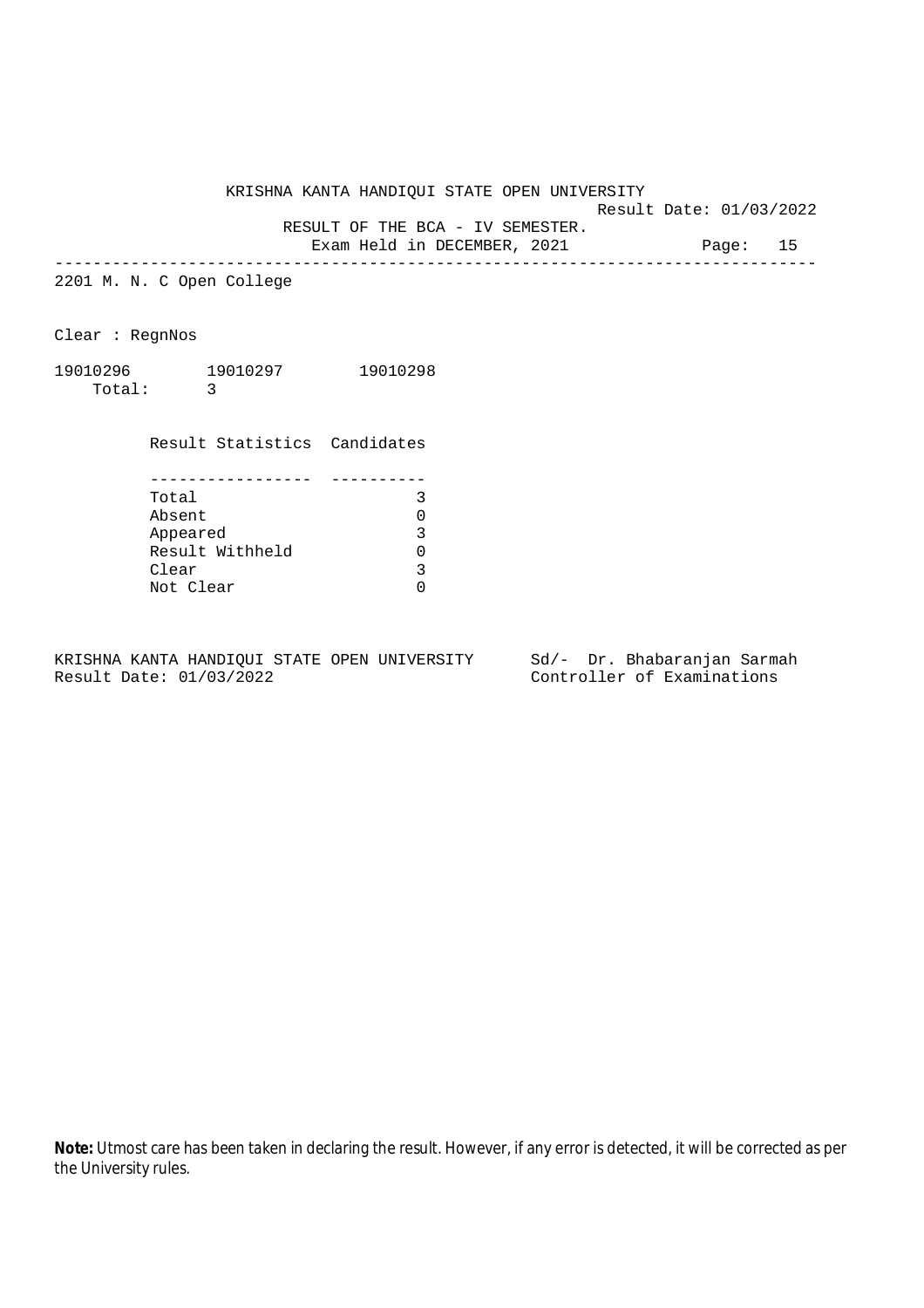Result Date: 01/03/2022 RESULT OF THE BCA - IV SEMESTER. Exam Held in DECEMBER, 2021 Page: 16 -------------------------------------------------------------------------------- 2408 Sonari College Not Clear : RegnNos 19010301 Total: 1 Result Statistics Candidates ----------------- ---------- Total 1  $\begin{tabular}{ll} Absent & \multicolumn{2}{c}{\textbf{A}b} set & \multicolumn{2}{c}{\textbf{A}b} set \\ \multicolumn{2}{c}{\textbf{A}b} set & \multicolumn{2}{c}{\textbf{A}b} set \\ \multicolumn{2}{c}{\textbf{A}b} set & \multicolumn{2}{c}{\textbf{A}b} set \\ \multicolumn{2}{c}{\textbf{A}b} set & \multicolumn{2}{c}{\textbf{A}b} set \\ \multicolumn{2}{c}{\textbf{A}b} set & \multicolumn{2}{c}{\textbf{A}b} set \\ \multicolumn{2}{c}{\textbf{A}b} set &$ Appeared 1<br>Result Withheld 1 Result Withheld 0<br>Clear 0 Clear by the clear Not Clear 1

KRISHNA KANTA HANDIQUI STATE OPEN UNIVERSITY

KRISHNA KANTA HANDIQUI STATE OPEN UNIVERSITY Sd/- Dr. Bhabaranjan Sarmah Result Date: 01/03/2022 Controller of Examinations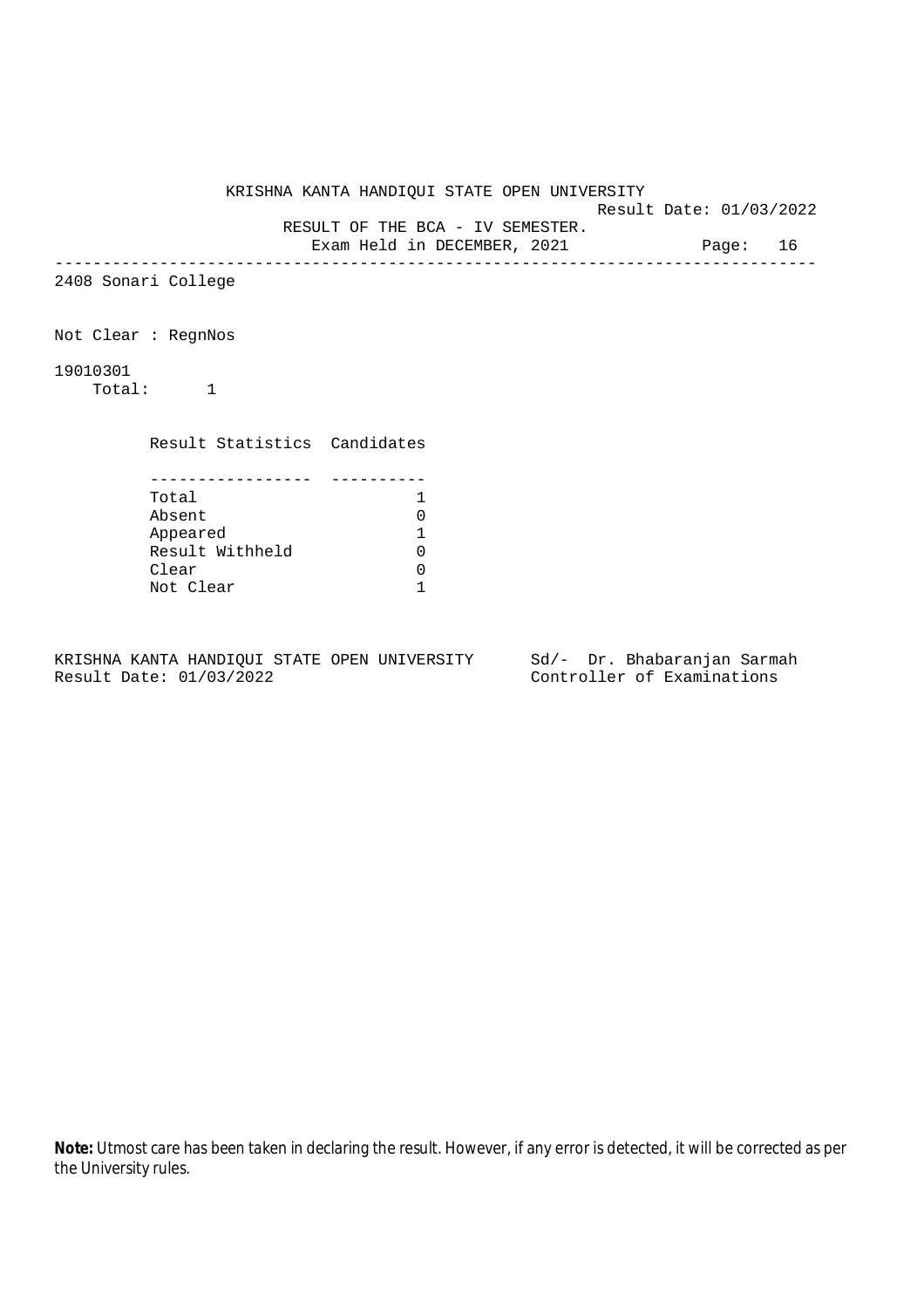Result Date: 01/03/2022 RESULT OF THE BCA - IV SEMESTER.

Exam Held in DECEMBER, 2021 Page: 17

--------------------------------------------------------------------------------

2410 Bir Lachit Barphukan College, Sivasagar

Clear : RegnNos

19010302

Total: 1

 Result Statistics Candidates ----------------- ---------- Total 1 Absent 0 Appeared 1<br>Result Withheld 1

Result Withheld 0<br>Clear 1 Clear 1<br>Not Clear 1

KRISHNA KANTA HANDIQUI STATE OPEN UNIVERSITY Sd/- Dr. Bhabaranjan Sarmah Result Date: 01/03/2022 Controller of Examinations

Not Clear